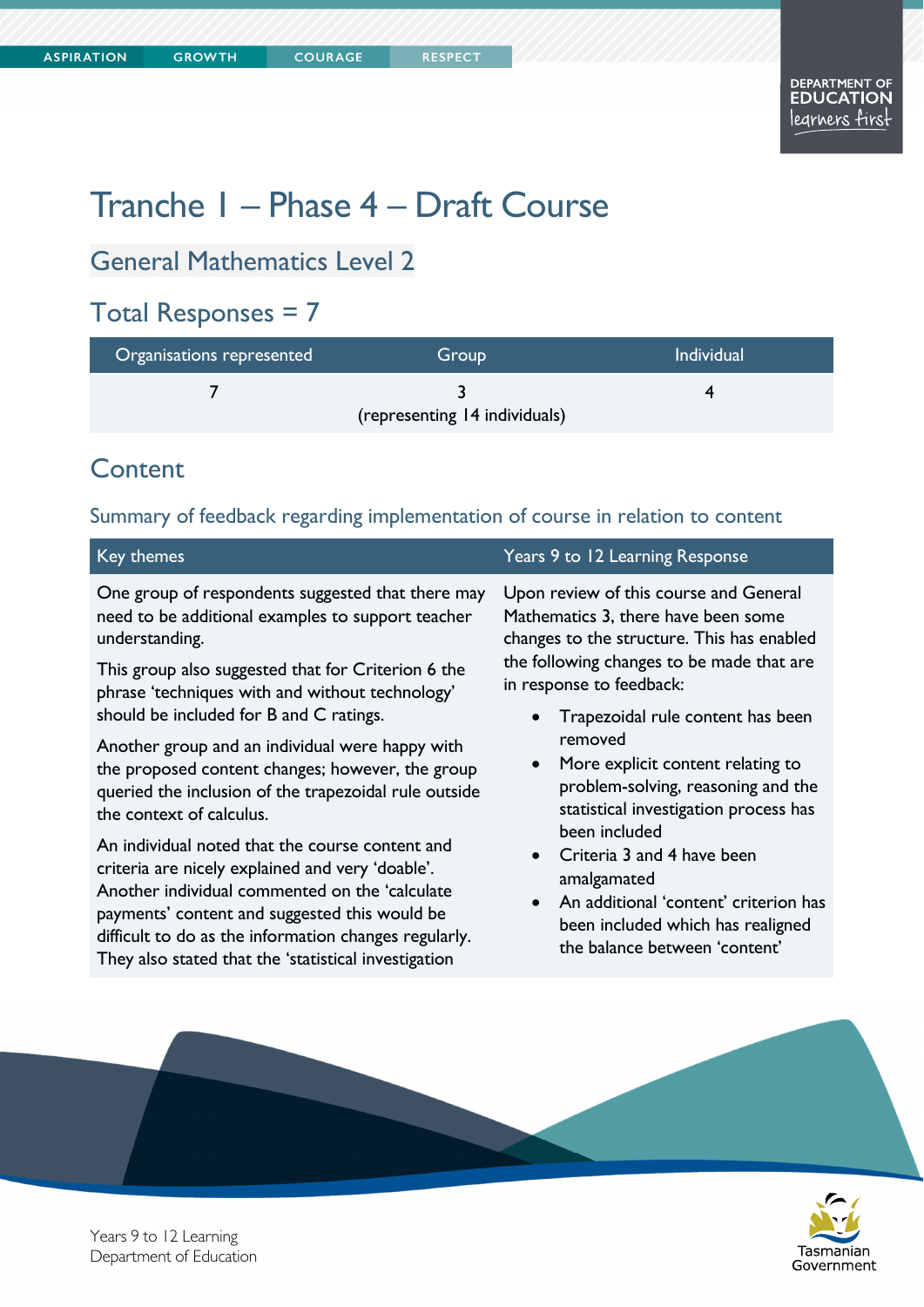process' will need to be clarified and clearly laid out and given greater emphasis than 'review'.

Two separate individuals suggested that they could not see how they would separate assessment of Criterion 3 and Criterion 4. This was supported by a group of five respondents who could see overlap.

A group of respondents suggested that with the inclusion of three extended problem solving tasks there was too much content in the course. They stated that there had been no content removed from the existing course.

An individual noted potential misalignment between the content for solving simultaneous equations and the standards.

#### Key themes Years 9 to 12 Learning Response

criteria and application/process criteria to 4 each.

There had in fact been content removed from the existing course. The planes and graphs content is not in Phase 4 or the current draft of this course. The extended problem-solving tasks have been lowered to two across the course.

Amended content so that both graphical and algebraic methods are explicitly named up.

### Work Requirements

#### Summary of feedback regarding implementation of course in relation to Work **Requirements**

| Key themes                                                                                                                                                                                                                                                                                                                                                                                                                                                                                                                                                                                                         | Years 9 to 12 Learning Response                                                                                                                                                                                                                                                                                                                                                                                                       |
|--------------------------------------------------------------------------------------------------------------------------------------------------------------------------------------------------------------------------------------------------------------------------------------------------------------------------------------------------------------------------------------------------------------------------------------------------------------------------------------------------------------------------------------------------------------------------------------------------------------------|---------------------------------------------------------------------------------------------------------------------------------------------------------------------------------------------------------------------------------------------------------------------------------------------------------------------------------------------------------------------------------------------------------------------------------------|
| An individual noted that the work requirements<br>seem manageable.<br>An individual suggested the work requirements were<br>good, however, would want further clarification<br>about standardising these across the state.<br>A group of respondents suggested that the benefits<br>of three extended problem-solving tasks could be<br>more suitably replicated through several smaller<br>investigations.<br>An individual questioned the size of the work<br>requirements, stating that the presentation<br>requirements and word processing skills would be<br>beyond the type of students taking this course. | Upon review of this course and General<br>Mathematics 3, the overall structural<br>change has enabled for the number of<br>extended work requirements to be<br>decreased from three to two. Both of<br>which will have a slightly smaller size than<br>in Phase 4.<br>These changes will enable the work<br>requirements to be more manageably<br>implemented. These are well within the<br>expected complexity for a Level 2 course. |